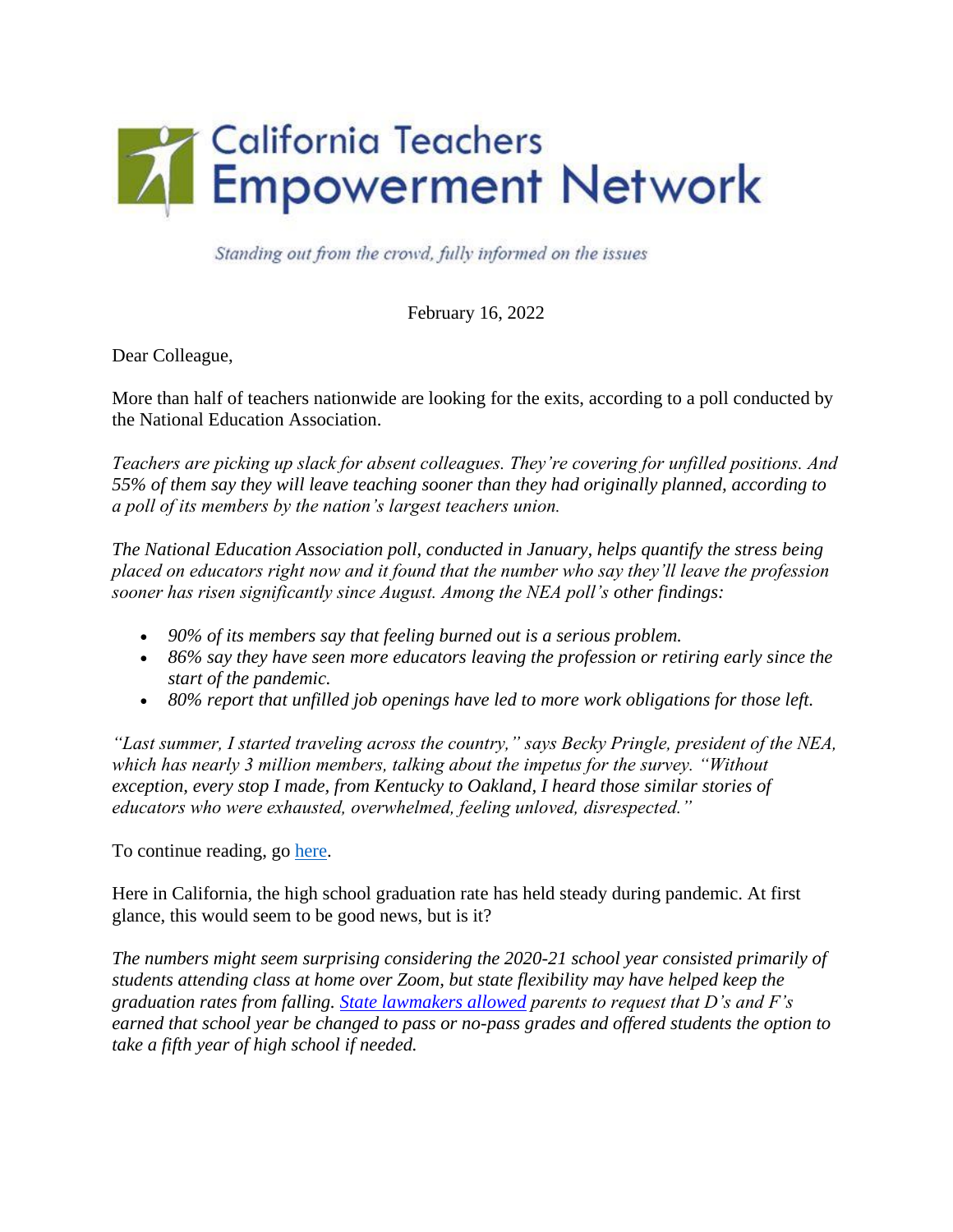*Many districts also allowed last year's juniors and seniors to graduate by meeting the state's [minimum requirements](about:blank) — made up of 13 courses totaling about 130 units — rather than the higher number of units most districts require.*

*"It's quite diminished requirements," said Russell Rumberger, a professor emeritus of*  education at UC Santa Barbara. "In a way, that has always been the case. I've looked at it *nationally. California has one of the lowest state requirements of any state in the country."*

*California school districts historically add their own prerequisites to the state minimum, [generally requiring s](about:blank)tudents to take 22 to 26 courses to earn a diploma, earning about 10 units for each class.*

*During the pandemic, districts allowed students who could prove hardship to graduate with the state's minimum number of units, although some required more. Nevada Joint Union High School District, for example, allowed students who were struggling academically last school year to petition the district to allow them to graduate with 160 units, instead of the 210 units the district usually requires.*

To learn more, go [here.](about:blank)

"We all agree that college isn't for everyone. We should start acting like it," asserts Fordham Institute president Mike Petrilli.

*For people who aren't academic superstars but have other strengths and interests, a trade or the like might be a better fit. Individuals only benefit from the "college wage premium" if they actually complete college, and that is unlikely for people who leave high school without collegeready skills in reading, writing, and mathematics. And as [recent studies](about:blank) have shown, more education doesn't always equate to more earnings.*

*Yet today, thanks to state high school graduation requirements and school accountability systems, we only give kids time to take a few CTE courses as electives. Instead, we should embrace models from Germany, Switzerland, and Austria, where many sixteen- and seventeenyear-olds spend most, if not all, of their time in apprenticeships, at workplaces, while finishing coursework that purposefully connects academics to technical skills. We might, in other words, allow students to choose to finish their core academic courses after their sophomore year, and spend junior and senior years getting ready for the real world, as Maryland's Kirwan Commission [recommended.](about:blank) And if we stop fetishizing college degrees, we might even help to stem the [populist backlash against meritocracy](about:blank) that is shaking our society and our politics.*

*We talk a good game on career and technical education and the "dignity of work." It's time for us to walk the walk, too.*

To read on, go [here.](about:blank)

The American Federation of Teachers has decided that online misinformation has to be combated. To that end, the union has launched a national partnership with NewsGuard "a leading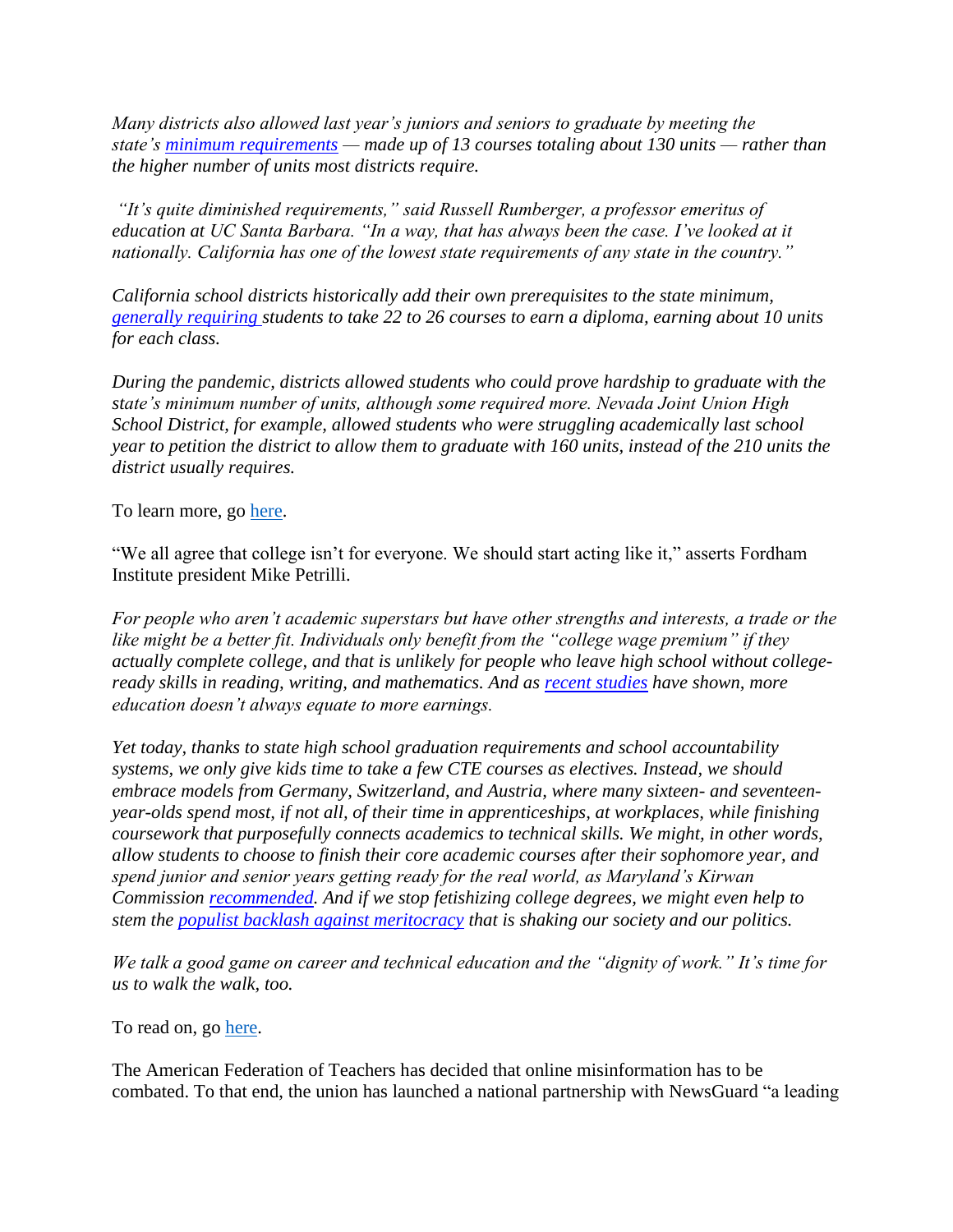anti-misinformation tool" which AFT claims will "protect and champion legitimate journalism and fact-based reporting and to help educators and their students navigate a sea of online disinformation."

*Under the terms of the pathbreaking licensing agreement, coinciding with National News Literacy Week, the AFT's 1.7 million members, tens of millions of kids they teach, and their families, can now receive free, real-time "traffic light" news ratings and detailed "Nutrition Label" reviews, via a licensed copy of NewsGuard's browser extension, whenever they search the web for news and information.* 

*For years, educators have fought battles against suspect sourcing, with their students often misled by dubious outlets and spam sites posing as "news." NewsGuard offers a practical solution, alerting students and educators to those sites while also providing a valuable lesson in media literacy.*

But many conservative news sites are not happy with AFT's move.

*A recent study by the [Media Research Center \(MRC\),](about:blank) a conservative media watchdog, reveals that NewsGuard has an "extraordinary" political bias that makes left-wing news outlets more likely to get a better rating. The [study](about:blank) found that outlets rated "left" or "lean left" received an average [NewsGuard score of 93,](about:blank) while sites considered "right" or "lean right" had an average rating of just 66. The MRC reports that Jacobin, a socialist magazine which calls itself the "leading voice of the American left" and champions such notions as [the nationalization of](about:blank)  [supermarkets,](about:blank) receives a score of 92.5 by NewsGuard. The Nation, also a far-left magazine which has [defended the looting and vandalism](about:blank) committed during the widespread riots in the summer of 2020, also has a 92.5 NewsGuard score.*

To get both sides of the story go [here](about:blank) and [here.](about:blank)

It seems that, increasingly, schools are being accused of coaching children to go against their born gender. As *Chalkbeat Review* reports,

*Salinas, California parents are expressing their [outrage](about:blank) after a hidden "Gay-Straight Alliance" club at a local middle school was uncovered last month. Jessica Konen alleged that her child was "coached" into a transgender identity (without her or her husband's knowledge) after two teachers investigated the child's internet search history, which also included evidence of depression.*

*Amid the controversy, CPS was called on Konen when she used incorrect pronouns at a school meeting.*

*"It made me feel very, very small as a parent. I was unaware of anything. Not one time had she mentioned to me 'Oh, I think that I want to change my name,' or 'I'm transgender' or anything. Nothing. I only heard bisexual one time, and that was it," Konen said.*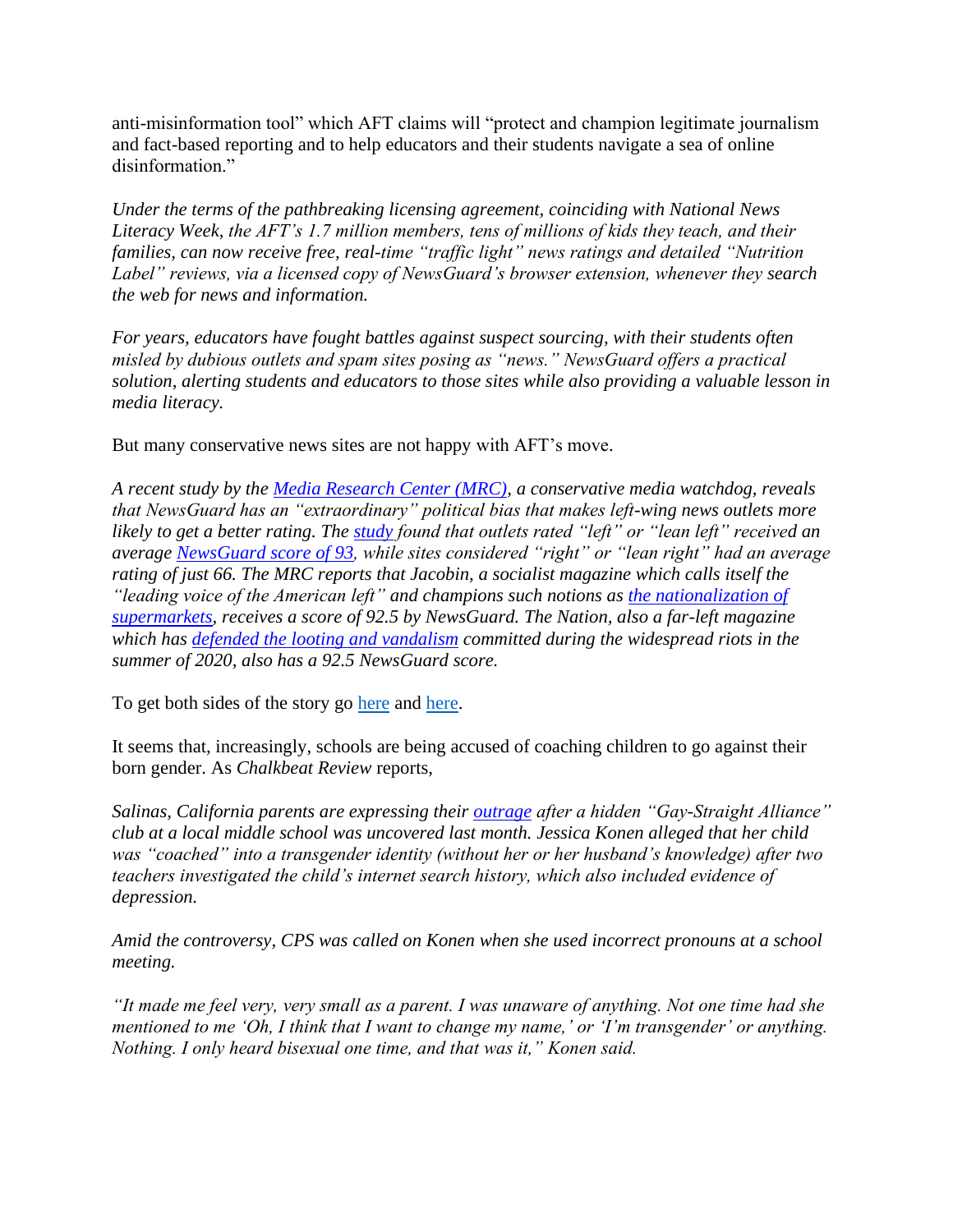*This practice of hiding information from parents is growing in prevalence. Teachers in Florida secretly [met](about:blank) with a student regarding their gender identity. The parents were informed of this development only after the student attempted suicide as a result of a gender identity crisis. Meanwhile, Keller Independent School District in Texas is [requiring](about:blank) parents to sign an NDA before they challenge pornographic materials in the district.*

To learn more, go [here.](about:blank)

With all the hubbub surrounding schools these days, *Washington Post* writer Laura Meckler opines that "Public education is facing a crisis of epic proportions." Her piece begins,

*Test scores are down, and violence is up. Parents are screaming at school boards, and children are crying on the couches of social workers. Anger is rising. Patience is falling.*

*For public schools, the numbers are all going in the wrong direction. Enrollment is down. Absenteeism is up. There aren't enough teachers, substitutes or bus drivers. Each phase of the pandemic brings new logistics to manage, and Republicans are planning political campaigns this year aimed squarely at failings of public schools.*

*Public education is facing a crisis unlike anything in decades, and it reaches into almost everything that educators do: from teaching math, to counseling anxious children, to managing the building.*

*Political battles are now a central feature of education, leaving school boards, educators and students in the crosshairs of culture warriors. Schools are on the defensive about their pandemic decision-making, their curriculums, their policies regarding race and racial equity and even the contents of their libraries. Republicans — who see education as a winning political issue — are pressing their case for more "parental control," or the right to second-guess educators' choices. Meanwhile, an energized school choice movement has capitalized on the pandemic to promote alternatives to traditional public schools.*

To read on, go [here.](about:blank)

As schools are embattled, what will parents choose to do? More than half of U.S. parents (52%) have or are considering finding a different school for their child according to a recent survey done by National School Choice Week, a nonprofit charity whose purpose is to raise awareness about school choice.

*Most respondents (36%) who said they have or are considering transferring their child said it's because they want or wanted a higher quality education. A close second (34%) were parents worried about the disruption to their child's education from the school's COVID-19 protocols.*

*Overall, nearly 70% of parents said they support school choice, with 73% of African-American parents, 72% of Hispanic or Latino parents and 69% of white parents in favor.*